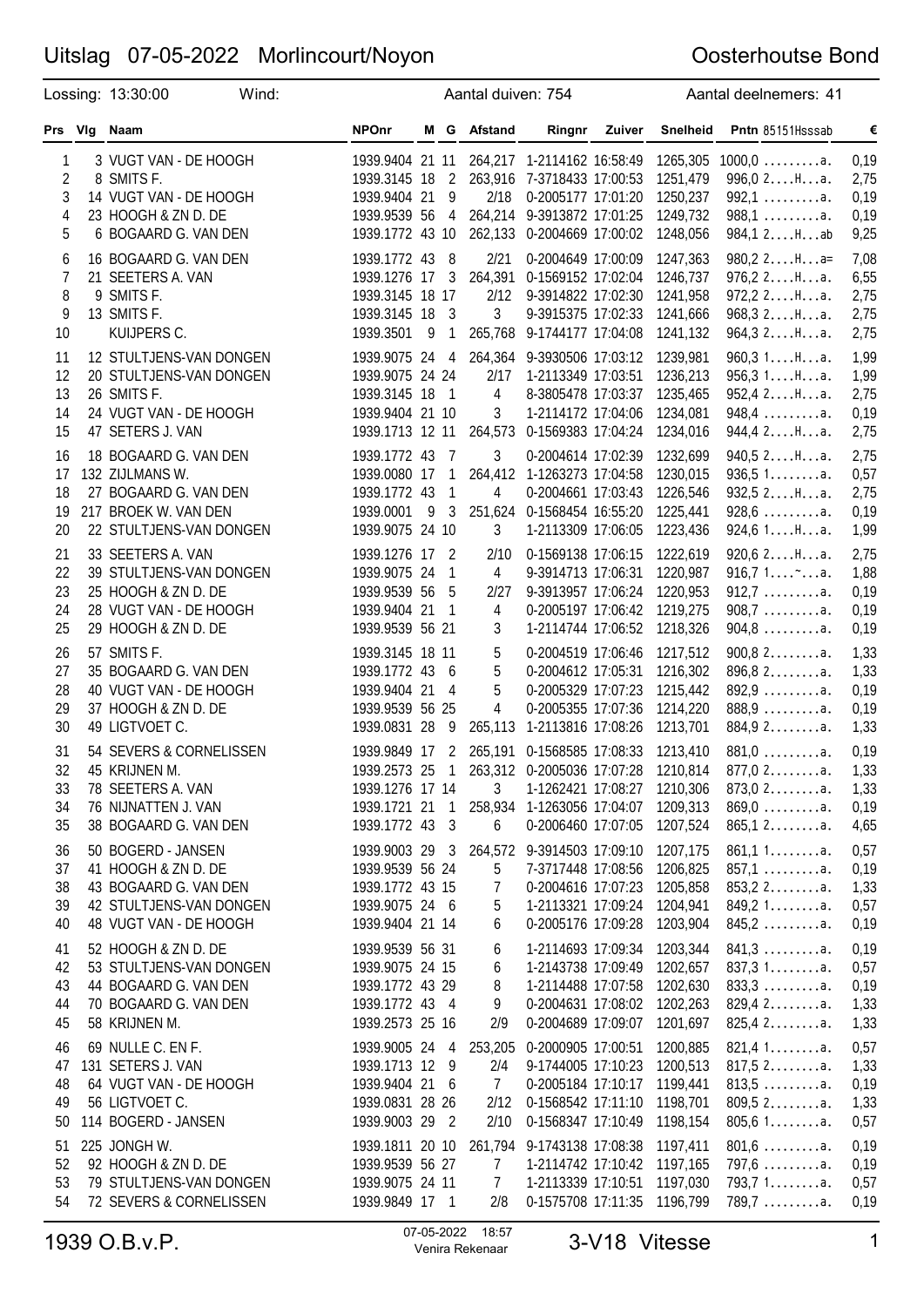#### Oosterhoutse Bond

|                             | Prs Vig Naam                                                                                                            | <b>NPOnr</b>                                                                               |    |                                                  | M G Afstand                       | Ringnr                                                                                                                                    | Zuiver | <b>Snelheid</b>                                          | Pntn 85151Hsssab                                                                         | €                                    |
|-----------------------------|-------------------------------------------------------------------------------------------------------------------------|--------------------------------------------------------------------------------------------|----|--------------------------------------------------|-----------------------------------|-------------------------------------------------------------------------------------------------------------------------------------------|--------|----------------------------------------------------------|------------------------------------------------------------------------------------------|--------------------------------------|
| 55                          | 74 MOEZEL B. VAN DER                                                                                                    | 1939.0785 26 26                                                                            |    |                                                  |                                   | 264,102 1-2114345 17:11:04                                                                                                                |        | 1194,670                                                 | $785.7 \ldots \ldots a.$                                                                 | 0,19                                 |
| 56<br>57<br>58<br>59<br>60  | 86 LIGTVOET C.<br>67 SMITS F.<br>66 KRIJNEN M.<br>156 TESKE T.<br>61 DAMEN G. & G.                                      | 1939.0831 28 8<br>1939.3145 18 5<br>1939.2573 25 22<br>1939.9415 15                        |    | 5                                                | 3<br>6<br>3                       | 1-2113810 17:12:02<br>7-3718439 17:11:04<br>0-2004541 17:10:40<br>1939.1675 14 1 264,548 0-2004562 17:11:47<br>259,733 8-3804591 17:07:52 |        | 1194,022<br>1193,830<br>1193,256<br>1192,820<br>1192,163 | $781, 72, \ldots$<br>$777,82$ a.<br>$773,82$ a.<br>769,8 2a.<br>$765,92$ a.              | 1,33<br>1,33<br>1,33<br>1,33<br>1,33 |
| 61<br>62<br>63<br>64<br>65  | 130 DAMEN G. & G.<br>77 DONGEN & STULTJENS<br>152 EMMERIK COMB.<br>73 VUGT VAN - DE HOOGH<br>100 PROOSTEN COMB.         | 1939.9415 15<br>1939.9018 45<br>1939.9001 12<br>1939.9404 21 3<br>1939.9971 28 18          |    | $\overline{c}$<br>$\mathbf{1}$<br>$\overline{7}$ | 2/3<br>264,480<br>8               | 9-3914721 17:08:02<br>0-1535520 17:12:20<br>258,975 9-3910569 17:07:49<br>0-2005173 17:12:14<br>266,684 0-1569027 17:14:19                |        | 1191,252<br>1189,565<br>1188,961<br>1188,916<br>1188,874 | $761,92$ a.<br>$757,9$ a.<br>$754,0$ a.<br>$750,0$ a.<br>$746,01$ a.                     | 1,33<br>0,19<br>0,19<br>0,19<br>0,57 |
| 66<br>67<br>68<br>69<br>70  | 81 KRIJNEN M.<br>71 SMITS F.<br>115 POEL M. VAN DER<br>112 NULLE C. EN F.<br>82 BOGAARD G. VAN DEN                      | 1939.2573 25 10<br>1939.3145 18 13<br>1939.0360 10 3<br>1939.9005 24 11<br>1939.1772 43 18 |    |                                                  | 4<br>$\overline{7}$<br>2/11<br>10 | 1-2113694 17:11:45<br>0-1569445 17:12:21<br>264,012 1-2114385 17:12:33<br>9-3932440 17:03:32<br>8-3804549 17:11:05                        |        | 1187,426<br>1186,940<br>1186,304<br>1185,794<br>1185,677 | $742,12$ a.<br>$738,12$ a.<br>$734,1$ a.<br>730,21a.<br>$726, 22$ a.                     | 1,33<br>1,33<br>0,19<br>0,57<br>1,33 |
| 71<br>72<br>73<br>74<br>75  | 96 SMITS F.<br>120 SEVERS & CORNELISSEN<br>91 VUGT VAN - DE HOOGH<br>97 MOEZEL B. VAN DER<br>80 LINDEN C. VAN DER       | 1939.3145 18 14<br>1939.9849 17 9<br>1939.9404 21 2<br>1939.0785 26 12<br>1939.4299 26     |    | $\overline{2}$                                   | 8<br>3<br>9<br>2/13<br>263,153    | 8-3832415 17:12:37<br>0-1568593 17:13:54<br>0-2005185 17:13:07<br>0-2005046 17:13:24<br>0-1569357 17:12:40                                |        | 1185,518<br>1184,416<br>1184,209<br>1182,192<br>1181,825 | $722, 22, \ldots$<br>$718,3 \ldots \ldots a.$<br>$714,3$ a.<br>$710,3$ a.<br>$706,32$ a. | 1,33<br>0,19<br>0,19<br>0,19<br>1,33 |
| 76<br>77<br>78<br>79<br>80  | 102 NIJNATTEN J. VAN<br>119 DONGEN & STULTJENS<br>88 SEETERS A. VAN<br>84 STULTJENS-VAN DONGEN<br>142 LINDEN C. VAN DER | 1939.1721 21 7<br>1939.9018 45 16<br>1939.1276 17 9<br>1939.9075 24 20<br>1939.4299 26 14  |    |                                                  | 2/6<br>2/13<br>4<br>8<br>2/8      | 8-3805611 17:09:14<br>1-2114282 17:14:02<br>0-1569193 17:14:10<br>9-3930519 17:14:13<br>9-3915145 17:13:16                                |        | 1181,089<br>1180,539<br>1179,441<br>1179,056<br>1178,649 | $702,4$ a.<br>$698,4$ a.<br>$694, 42$ a.<br>$690,51$ a.<br>686,51a.                      | 0,19<br>0,19<br>1,33<br>0,57<br>0,57 |
| 81<br>82<br>83<br>84<br>85  | 125 KRIJNEN M.<br>95 BOGAARD G. VAN DEN<br>101 HOOGH GJ. DE & ZN.<br>85 STULTJENS-VAN DONGEN<br>89 STULTJENS-VAN DONGEN | 1939.2573 25 18<br>1939.1772 43 27<br>1939.9751 10 3<br>1939.9075 24 16<br>1939.9075 24 18 |    |                                                  | 5<br>11<br>9<br>10                | 1-1262841 17:13:28<br>1-2113625 17:12:31<br>264,421 8-3805080 17:14:38<br>9-3914717 17:14:48<br>0-2029394 17:14:49                        |        | 1178,304<br>1178,039<br>1177,123<br>1175,997<br>1175,909 | 682,52a.<br>$678,6$<br>$674,6$ a.<br>670,61a.<br>666,71a.                                | 1,33<br>0,19<br>0,19<br>0,57<br>0,57 |
| 86<br>87<br>88<br>89<br>90  | 87 LIGTVOET C.<br>94 LIGTVOET C.<br>90 SEETERS A. VAN<br>110 STULTJENS-VAN DONGEN<br>151 SEETERS A. VAN                 | 1939.0831 28 10<br>1939.0831 28 22<br>1939.1276 17 11<br>1939.9075 24 9<br>1939.1276 17 13 |    |                                                  | 4<br>5<br>5<br>11<br>6            | 1-2113817 17:15:30<br>1-2113829 17:15:31 1175,579<br>0-1569141 17:14:56 1175,421<br>1-2113319 17:14:56<br>0-1569146 17:14:58              |        | 1175,666<br>1175,300<br>1175,247                         | 662,72a.<br>$658,72$ a.<br>$654,82$ a.<br>650,81a.<br>646,82a.                           | 1,33<br>1,33<br>1,33<br>0,57<br>1,33 |
| 91<br>92<br>93<br>94<br>95  | 108 VUGT VAN - DE HOOGH<br>93 HOOGH & ZN D. DE<br>107 HOOGH & ZN D. DE<br>140 LIGTVOET C.<br>122 BOGAARD G. VAN DEN     | 1939.9404 21 8<br>1939.9539 56 12<br>1939.9539 56 23<br>1939.0831 28 4<br>1939.1772 43 34  |    |                                                  | 10<br>8<br>9<br>6<br>12           | 8-3805932 17:14:50<br>1-2114684 17:14:50<br>8-3805955 17:14:50<br>1-2113803 17:15:38<br>1-2113640 17:13:06                                |        | 1175,167<br>1175,156<br>1175,156<br>1174,971<br>1174,959 | $642,9$<br>$638,9$ a.<br>$634,9$<br>$631,02$ a.<br>$627,0$ a.                            | 0,19<br>0,19<br>0,19<br>1,33<br>0,19 |
| 96<br>97<br>98<br>99<br>100 | 99 SMITS F.<br>98 MOEZEL B. VAN DER<br>138 MOEZEL B. VAN DER<br>103 SMITS F.<br>106 PROOSTEN COMB.                      | 1939.3145 18 16<br>1939.0785 26 11<br>1939.0785 26 16<br>1939.3145 18<br>1939.9971 28      |    | - 6<br>- 3                                       | 9<br>3<br>4<br>10<br>2/7          | 1-2113874 17:14:46<br>1-2114350 17:14:57<br>0-2005031 17:14:57<br>8-3805494 17:14:54<br>1-2114771 17:17:39                                |        | 1174,178<br>1174,046<br>1174,046<br>1173,482<br>1171,466 | $623,02$ a.<br>$619,0$ a.<br>$615,1$ a.<br>$611,12$ a.<br>607,11a.                       | 1,33<br>0,19<br>0,19<br>1,14<br>0,57 |
| 103<br>105                  | 101 104 HOOGH GJ. DE & ZN.<br>102 136 NIJNATTEN J. VAN<br>201 SMITS F.<br>104 249 HOOGH GJ. DE & ZN.<br>KEMMEREN M.     | 1939.9751 10<br>1939.1721 21 3<br>1939.3145 18 15<br>1939.9751 10 4<br>1939.0005           | 74 | - 2                                              | 2/4<br>3<br>11<br>3<br>261,083    | 8-3805022 17:15:45<br>0-2005138 17:11:05<br>1-2113863 17:15:24 1170,878<br>1-1274124 17:15:51 1170,782<br>1-2113565 17:13:00              |        | 1171,300<br>1171,206<br>1170,777                         | $603, 2 \ldots \ldots \ldots$ a.<br>$599,2$ a.<br>595, 21a.<br>$591,3$ a.<br>$587,3$ a.  | 0,19<br>0,19<br>0,57<br>0,19<br>0,19 |
| 107<br>108                  | 106 133 PROOSTEN COMB.<br>111 HOOGH & ZN D. DE<br>109 VUGT VAN - DE HOOGH<br>109 124 VUGT VAN - DE HOOGH                | 1939.9971 28 6<br>1939.9539 56 14<br>1939.9404 21 13<br>1939.9404 21 21                    |    |                                                  | 3<br>10<br>11<br>12               | 0-1584795 17:17:48<br>1-2114649 17:15:47<br>1-2114142 17:15:48<br>1-2134980 17:15:48                                                      |        | 1170,694<br>1170,211<br>1170,136<br>1170,136             | 583,31a.<br>$579,4$ a.<br>$575.4 \ldots$<br>$571,4$ a.                                   | 0,57<br>0,19<br>0,19<br>0,19         |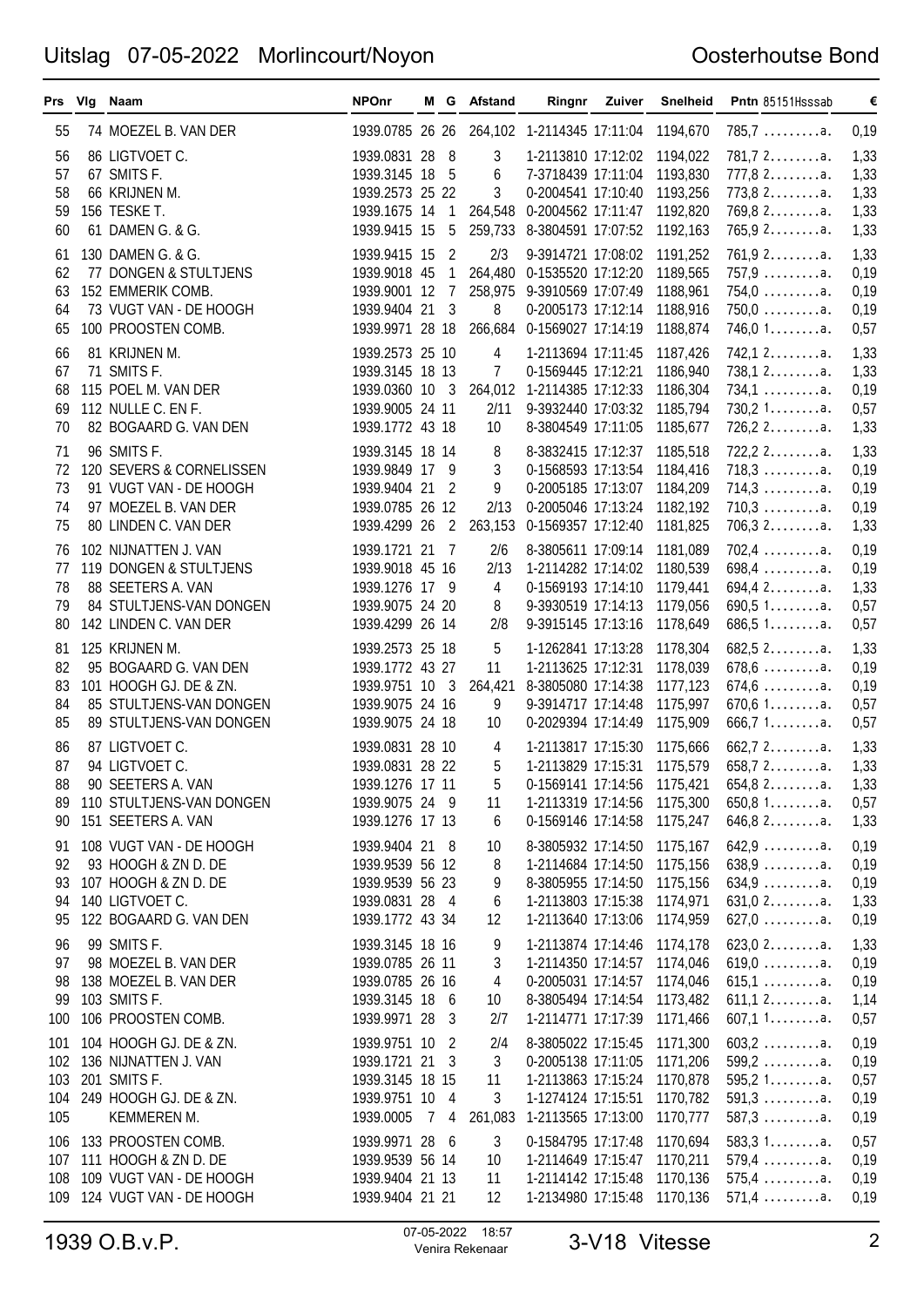#### Oosterhoutse Bond

|                                 | Prs Vig Naam                                                                                                                             | <b>NPOnr</b>                                                                                |                       | M G Afstand                   |                                                                                                                                                | Ringnr Zuiver | Snelheid                                                 | Pntn 85151Hsssab                                                                                    | €                                    |
|---------------------------------|------------------------------------------------------------------------------------------------------------------------------------------|---------------------------------------------------------------------------------------------|-----------------------|-------------------------------|------------------------------------------------------------------------------------------------------------------------------------------------|---------------|----------------------------------------------------------|-----------------------------------------------------------------------------------------------------|--------------------------------------|
| 110                             | 135 STULTJENS-VAN DONGEN                                                                                                                 | 1939.9075 24 2                                                                              |                       | 12                            | 1-2113988 17:15:58                                                                                                                             |               | 1169,925                                                 | 567,51a.                                                                                            | 0,57                                 |
| 111<br>113<br>114<br>115        | 134 HOOGH & ZN D. DE<br>112 113 NULLE C. EN F.<br>123 NULLE C. EN F.<br>116 BOGERD - JANSEN<br>155 POEL M. VAN DER                       | 1939.9539 56 16<br>1939.9005 24<br>1939.9005 24<br>1939.9003 29 15<br>1939.0360 10 4        | - 6<br>$\overline{7}$ | 11<br>3<br>4<br>3<br>2/5      | 1-2114745 17:15:56<br>8-1168067 17:06:37<br>1-2109584 17:06:43<br>9-3914481 17:16:58<br>1-2114376 17:16:36                                     |               | 1169,435<br>1168,915<br>1168,376<br>1165,689<br>1165,102 | $563, 5$<br>559,51a.<br>$555,61$ a.<br>$551,61$ a.<br>547,6a.                                       | 0,19<br>0,57<br>0,57<br>0,57<br>0,19 |
| 116<br>117<br>118<br>119<br>120 | 126 BOGERD - JANSEN<br>118 ZEIJLMANS E.<br>150 ZEIJLMANS E.<br>158 DONGEN & STULTJENS<br>121 SEVERS & CORNELISSEN                        | 1939.9003 29 10<br>1939.4434 26<br>1939.4434 26<br>1939.9018 45 27<br>1939.9849 17 8        | - 8<br>- 6            | 4<br>263,035<br>2/6<br>3<br>4 | 0-2005460 17:17:06<br>9-1075277 17:15:48<br>1-1262995 17:15:50<br>1-2114296 17:17:06<br>8-1192050 17:17:56                                     |               | 1165,004<br>1164,903<br>1164,732<br>1164,597<br>1163,457 | 543,71a.<br>$539,7$ a.<br>$535.7 \ldots \ldots a.$<br>$531,7 \ldots \ldots \ldots$ a.<br>$527,8$ a. | 0,57<br>0,19<br>0,19<br>0,19<br>0,19 |
| 121<br>122<br>123<br>124<br>125 | 139 SEVERS & CORNELISSEN<br>141 BOGAARD G. VAN DEN<br>147 NULLE C. EN F.<br>127 VUGT VAN - DE HOOGH<br>128 KRIJNEN M.                    | 1939.9849 17<br>1939.1772 43 12<br>1939.9005 24<br>1939.9404 21 7<br>1939.2573 25 25        | - 6<br>1              | 5<br>13<br>5<br>13<br>6       | 9-1743860 17:17:56<br>0-2004632 17:15:19<br>0-2000904 17:07:42<br>8-3805975 17:17:11<br>1-1262854 17:16:26                                     |               | 1163,457<br>1163,400<br>1163,098<br>1163,011<br>1162,867 | $523,8$<br>519,81a.<br>515,91a.<br>$511,9$ a.<br>507,91a.                                           | 0,19<br>0,57<br>0,57<br>0,19<br>0,57 |
| 126<br>127<br>128<br>129<br>130 | 129 BOGERD - JANSEN<br>149 VUGT VAN - DE HOOGH<br>222 KRIJNEN M.<br>137 BOGERD - JANSEN<br>DAMEN G. & G.                                 | 1939.9003 29<br>1939.9404 21 16<br>1939.2573 25<br>1939.9003 29<br>1939.9415 15             | - 4<br>- 8<br>8<br>9  | 5<br>14<br>7<br>6<br>3        | 9-3914511 17:17:35<br>7-1362694 17:17:22<br>0-2004700 17:16:50<br>0-1751941 17:18:20<br>9-3914771 17:14:32                                     |               | 1162,530<br>1162,074<br>1160,816<br>1158,711<br>1156,767 | 504,01a.<br>$500,0$ a.<br>$496,01$ a.<br>492,11a.<br>488,11a.                                       | 0,57<br>0,19<br>0,57<br>0,57<br>0,57 |
| 131<br>132<br>133<br>134<br>135 | 148 SETERS J. VAN<br>164 ZIJLMANS W.<br>180 PROOSTEN COMB.<br>144 HOOGH & ZN D. DE<br>178 STULTJENS-VAN DONGEN                           | 1939.1713 12<br>1939.0080 17<br>1939.9971 28<br>1939.9539 56 10<br>1939.9075 24 12          | -4<br>-3<br>- 8       | 3<br>2/5<br>4<br>12<br>13     | 9-3915275 17:18:44<br>7-1362612 17:18:37<br>1-1262188 17:20:35 1156,563<br>0-2005394 17:18:31<br>0-2004897 17:18:43                            |               | 1156,688<br>1156,575<br>1156,214<br>1155,858             | 484,11a.<br>$480,21$ a.<br>$476,21$ a.<br>$472,2$ a.<br>468,31a.                                    | 0,57<br>0,57<br>0,57<br>0,19<br>0,57 |
| 136<br>137<br>138<br>139<br>140 | 160 NIJNATTEN J. VAN<br>161 BOGERD - JANSEN<br>143 MOEZEL B. VAN DER<br>154 SEVERS & CORNELISSEN<br>173 LIGTVOET C.                      | 1939.1721 21 10<br>1939.9003 29 25<br>1939.0785 26 18<br>1939.9849 17 7<br>1939.0831 28 16  |                       | 4<br>7<br>5<br>6<br>7         | 1-2129209 17:14:12<br>5-3517178 17:19:18<br>1-2114370 17:19:04<br>8-1180455 17:20:07<br>1-2130748 17:20:06                                     |               | 1154,925<br>1153,827<br>1152,947<br>1152,418<br>1152,163 | $464,3$ a.<br>460,31a.<br>$456,3$ a.<br>$452,4$ a.<br>448,41a.                                      | 0,19<br>0,57<br>0,19<br>0,19<br>0,57 |
| 141                             | 146 BOGAARD G. VAN DEN<br>142 166 LINDEN C. VAN DER<br>143 157 MOEZEL B. VAN DER<br>144 145 HOOGH & ZN D. DE<br>145 187 HOOGH & ZN D. DE | 1939.1772 43 40<br>1939.4299 26 21<br>1939.0785 26 2<br>1939.9539 56 20<br>1939.9539 56 13  |                       | 14<br>3<br>6<br>13<br>14      | 0-2004635 17:17:33 1151,981<br>0-2005110 17:18:27 1151,907<br>0-2005023 17:19:17 1151,858<br>1-2114637 17:19:25 1151,679<br>1-2114691 17:19:26 |               | 1151,595                                                 | $444.4 \ldots$<br>440,51a.<br>$436,5$ a.<br>$432,5$ a.<br>$428,6$ a.                                | 0,19<br>0,57<br>0,19<br>0,19<br>0,19 |
| 146<br>147<br>148<br>149<br>150 | 182 BOGAARD G. VAN DEN<br>171 NULLE C. EN F.<br>SETERS J. VAN<br>168 VUGT VAN - DE HOOGH<br>153 ZEIJLMANS E.                             | 1939.1772 43 9<br>1939.9005 24 24<br>1939.1713 12 10<br>1939.9404 21 15<br>1939.4434 26 25  |                       | 15<br>6<br>4<br>15<br>3       | 0-2004653 17:17:40<br>1-6087597 17:10:13<br>1-1263319 17:20:11<br>0-2005328 17:19:57<br>1-1262989 17:19:00                                     |               | 1151,391<br>1149,806<br>1149,402<br>1149,018<br>1148,625 | 424,61a.<br>$420,6$ a.<br>416,71a.<br>$412,7$ a.<br>$408,7$ a.                                      | 0,57<br>0,19<br>0,57<br>0,19<br>0,19 |
| 155                             | 151 172 SEETERS A. VAN<br>152 186 EMMERIK COMB.<br>153 163 ZEIJLMANS E.<br>154 211 SEVERS & CORNELISSEN<br>199 POEL M. VAN DER           | 1939.1276 17 17<br>1939.9001 12 4<br>1939.4434 26<br>1939.9849 17 14<br>1939.0360 10 5      | - 1                   | 7<br>2/3<br>4<br>7<br>3       | 0-1569129 17:20:14<br>1-1263007 17:15:33<br>9-3915217 17:19:09<br>7-1361928 17:21:04<br>1-2114377 17:20:03                                     |               | 1148,362<br>1148,195<br>1147,873<br>1147,680<br>1147,629 | 404,81a.<br>$400,8$ a.<br>$396,8$<br>$392,9$ a.<br>$388,9$ a.                                       | 0,57<br>0,19<br>0,19<br>0,19<br>0,19 |
| 156<br>160                      | 192 TESKE T.<br>157 170 MOEZEL B. VAN DER<br>158 159 DONGEN & STULTJENS<br>159 165 DONGEN & STULTJENS<br>244 NIJNATTEN J. VAN            | 1939.1675 14 13<br>1939.0785 26 24<br>1939.9018 45 18<br>1939.9018 45 31<br>1939.1721 21 16 |                       | 2/4<br>7<br>4<br>5<br>5       | 9-3914171 17:20:31<br>8-5103622 17:20:08<br>0-2029588 17:20:29<br>1-2132588 17:20:31<br>9-1743271 17:15:42                                     |               | 1147,629<br>1147,603<br>1147,502<br>1147,336<br>1147,249 | 384.91a.<br>$381,0$ a.<br>$377,0$ a.<br>$373,0$ a.<br>$369,0$ a.                                    | 0,57<br>0,19<br>0,19<br>0,19<br>0,19 |
| 163<br>164                      | 161 236 BOGERD - JANSEN<br>162 177 STRIK J<br>191 ZEIJLMANS E.<br>208 ZIJLMANS W.                                                        | 1939.9003 29 7<br>1939.1641 15 8<br>1939.4434 26 10<br>1939.0080 17 12                      |                       | 8<br>264,363<br>5<br>3        | 9-3914541 17:20:38<br>0-6005130 17:20:33<br>9-1075278 17:19:30<br>1-2114777 17:20:48                                                           |               | 1147,156<br>1146,660<br>1146,123<br>1145,634             | 365,11a.<br>361,11a.<br>$357,1$ a.<br>353,21a.                                                      | 0,57<br>0,57<br>0,19<br>0,57         |

1939 O.B.v.P. 07-05-2022 18:57 <sup>3</sup> Venira Rekenaar 3-V18 Vitesse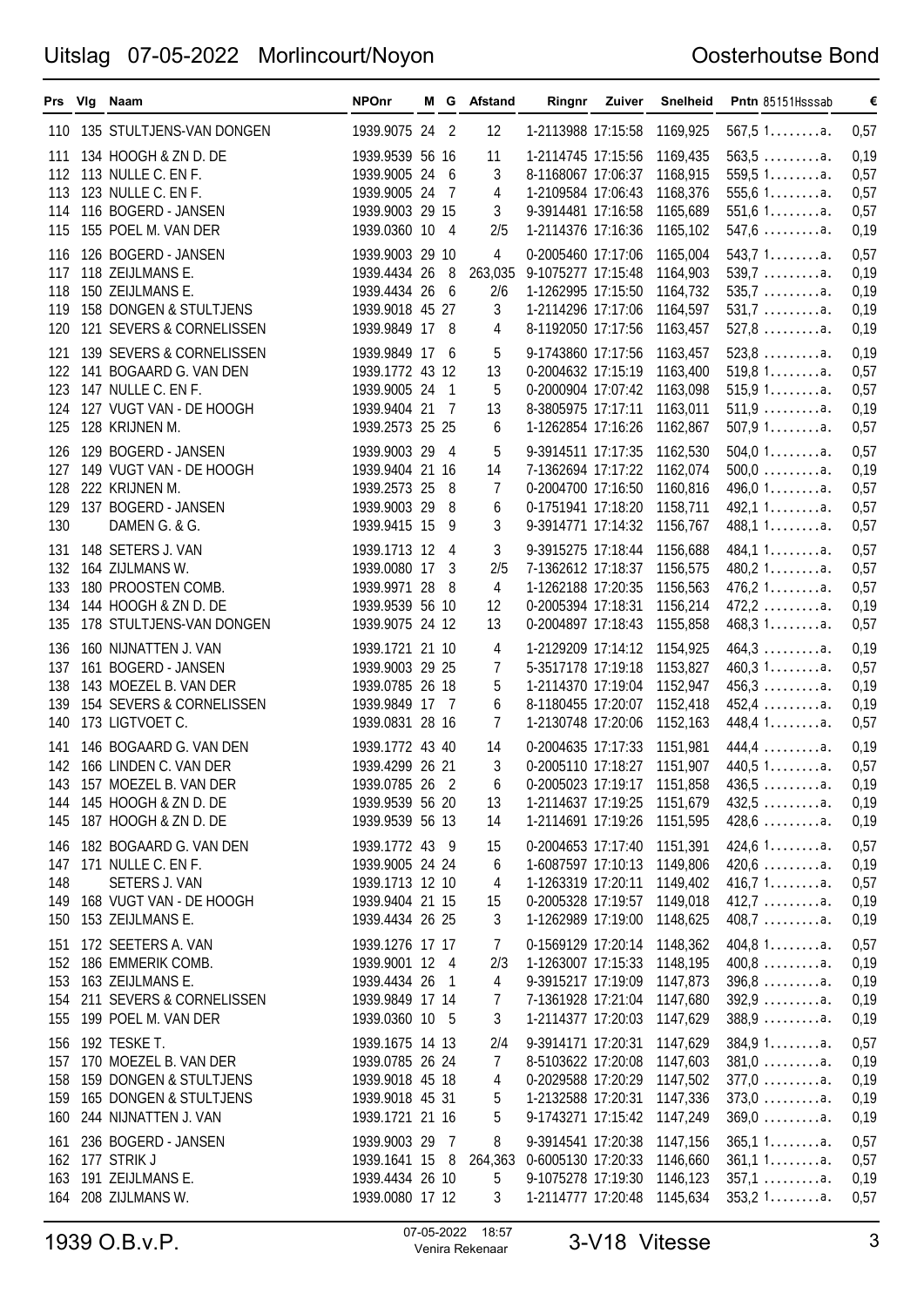#### Oosterhoutse Bond

|                                 | Prs Vig Naam                                                                                                                      | <b>NPOnr</b>                                                                                |     |            | M G Afstand                          |                                                                                                                                                                       | <b>Ringnr Zuiver</b> | Snelheid                                                 | Pntn 85151Hsssab                                                                                              | €                                    |
|---------------------------------|-----------------------------------------------------------------------------------------------------------------------------------|---------------------------------------------------------------------------------------------|-----|------------|--------------------------------------|-----------------------------------------------------------------------------------------------------------------------------------------------------------------------|----------------------|----------------------------------------------------------|---------------------------------------------------------------------------------------------------------------|--------------------------------------|
|                                 | 165 167 DONGEN & STULTJENS                                                                                                        | 1939.9018 45 37                                                                             |     |            | 6                                    | 1-2114258 17:20:56                                                                                                                                                    |                      | 1145,266                                                 | $349,2$ a.                                                                                                    | 0,19                                 |
| 166<br>167<br>168<br>169<br>170 | 185 LINDEN C. VAN DER<br>175 DONGEN & STULTJENS<br>169 VUGT VAN - DE HOOGH<br>176 VUGT VAN - DE HOOGH<br>184 MOEZEL B. VAN DER    | 1939.4299 26 8<br>1939.9018 45 21<br>1939.9404 21 12<br>1939.9404 21 17<br>1939.0785 26 5   |     |            | 4<br>7<br>16<br>17<br>8              | 1-1262910 17:19:48<br>1-2114261 17:21:05<br>0-2005162 17:20:59<br>1-2114188 17:21:00<br>0-2004876 17:20:56                                                            |                      | 1145,140<br>1144,522<br>1143,878<br>1143,796<br>1143,628 | 345,21a.<br>$341,3$<br>$337,3$ a.<br>$333,3$<br>$329,4$ a.                                                    | 0,57<br>0,19<br>0,19<br>0,19<br>0,19 |
| 171<br>172<br>173<br>174<br>175 | 174 NULLE C. EN F.<br>195 SEETERS A. VAN<br>205 LIGTVOET C.<br>179 NULLE C. EN F.<br>194 DONGEN & STULTJENS                       | 1939.9005 24<br>1939.1276 17 1<br>1939.0831 28 20<br>1939.9005 24 21<br>1939.9018 45 10     |     | - 5        | 7<br>8<br>8<br>8<br>8                | 1-1251805 17:11:30<br>9-1743594 17:21:20<br>1-1262879 17:21:58<br>1-2109587 17:11:36<br>0-2029373 17:21:34                                                            |                      | 1143,144<br>1142,902<br>1142,891<br>1142,628<br>1142,134 | 325,41a.<br>$321,4$ a.<br>$317,5$<br>$309,5$ a.                                                               | 0,47<br>0,19<br>0,19<br>0,19<br>0,19 |
| 176<br>177<br>178<br>179<br>180 | VUGT VAN - DE HOOGH<br><b>STRIK J</b><br>197 STULTJENS-VAN DONGEN<br>219 NULLE C. EN F.<br>181 PROOSTEN COMB.                     | 1939.9404 21 5<br>1939.1641 15 10<br>1939.9075 24 21<br>1939.9005 24 2<br>1939.9971 28 23   |     |            | 18<br>2/2<br>14<br>9<br>5            | 0-2005187 17:21:21<br>9-3914980 17:21:31<br>9-3914693 17:21:38<br>1-2109574 17:11:52<br>1-1263358 17:23:41                                                            |                      | 1142,065<br>1141,873<br>1141,304<br>1141,255<br>1141,220 | $305,6 \ldots \ldots \ldots a.$<br>$301,6$ $\sim$<br>$297,6 \ldots$ .sa.<br>$293,7$ a.<br>$289,7 \ldots$ .sa. | 0,19<br>0,67<br>1,14<br>0,19<br>1,14 |
| 181<br>182<br>183<br>184<br>185 | 214 PROOSTEN COMB.<br>183 BOGAARD G. VAN DEN<br>196 BOGAARD G. VAN DEN<br>200 MOEZEL B. VAN DER<br>207 LINDEN C. VAN DER          | 1939.9971 28 25<br>1939.1772 43 26<br>1939.1772 43 33<br>1939.0785 26 10<br>1939.4299 26 10 |     |            | 6<br>16<br>17<br>9<br>5              | 1-1262171 17:23:42<br>0-2004604 17:19:47<br>9-3914572 17:19:47<br>1-2114355 17:21:31<br>0-1569356 17:20:48                                                            |                      | 1141,139<br>1140,785<br>1140,785<br>1140,746<br>1140,178 | $285,7 \ldots$ .sa.<br>$281,7$ a.<br>$277,8$ a.<br>$273,8$ sa.<br>$269,8$ sa.                                 | 1,14<br>0,19<br>0,19<br>1,14<br>1,14 |
| 186<br>187<br>188<br>189<br>190 | EMMERIK COMB.<br>188 HOOGH & ZN D. DE<br>189 HOOGH & ZN D. DE<br>190 HOOGH & ZN D. DE<br>193 HOOGH & ZN D. DE                     | 1939.9001 12 3<br>1939.9539 56 22<br>1939.9539 56 49<br>1939.9539 56 11<br>1939.9539 56 38  |     |            | 3<br>15<br>16<br>17<br>18            | 1-1263005 17:17:10<br>8-3805842 17:21:52 1139,509<br>0-2005381 17:21:52 1139,509<br>1-2114645 17:21:54<br>9-3913926 17:21:57                                          |                      | 1140,024<br>1139,346<br>1139,100                         | 265,9a.<br>$261,9$ a.<br>$257,9$ a.<br>254,0<br>$250,0$                                                       | 0,19<br>0,19<br>0,19<br>0,10<br>0,00 |
| 191<br>192<br>193<br>194<br>195 | ZEIJLMANS E.<br>250 TESKE T.<br>209 HOOGH & ZN D. DE<br>228 DONGEN & STULTJENS<br>242 SEETERS A. VAN                              | 1939.4434 26 12<br>1939.1675 14 6<br>1939.9539 56 17<br>1939.9018 45 14<br>1939.1276 17 5   |     |            | 6<br>3<br>19<br>9<br>9               | 1-1263265 17:20:55<br>1-2113941 17:22:22<br>1-2114624 17:22:05<br>1-2132584 17:22:23<br>0-1569122 17:22:19                                                            |                      | 1139,091<br>1138,492<br>1138,446<br>1138,120<br>1138,064 | $246,0$<br>$242,1$ s<br>$238,1$<br>$234,1$<br>$230,2$ s                                                       | 0,00<br>0,95<br>0,00<br>0,00<br>0,95 |
| 196<br>197<br>198<br>200        | 204 BOGAARD G. VAN DEN<br>203 STULTJENS-VAN DONGEN<br>TILBORG J. VAN<br>199 227 POEL M. VAN DER<br>215 MOEZEL B. VAN DER          | 1939.1772 43 30<br>1939.9075 24 22<br>1939.0360 10 9<br>1939.0785 26 20                     |     |            | 18<br>15<br>4<br>10                  | 1-2113654 17:20:25 1137,649<br>0-2029391 17:22:32 1136,887<br>1939.1705 21 5 262,539 0-1568628 17:20:56 1136,859<br>1-2114371 17:22:15 1136,758<br>0-2005016 17:22:33 |                      | 1135,677                                                 | $226, 2 \ldots$<br>$222, 2 \ldots$ s<br>$218,3 \ldots$<br>$214,3 \ldots \ldots$<br>$210,3 \ldots$ .s          | 0,00<br>0,95<br>0,95<br>0,00<br>0,95 |
| 201<br>202<br>203<br>204<br>205 | SMITS F.<br>BROEKHOVEN P.<br>221 STULTJENS-VAN DONGEN<br>212 BOGAARD G. VAN DEN<br>230 LIGTVOET C.                                | 1939.3145 18 8<br>1939.0842 12 5<br>1939.9075 24 17<br>1939.1772 43 38<br>1939.0831 28 19   |     |            | 12<br>266,004<br>16<br>19<br>9       | 1-2113871 17:22:25<br>1-1262774 17:24:22<br>1-2113329 17:22:59<br>1-1263117 17:21:06<br>0-1751995 17:23:44                                                            |                      | 1135,530<br>1134,996<br>1134,691<br>1134,285<br>1134,253 | $206,3 \ldots$ .s<br>$202,4$<br>$198,4 \ldots$ .s<br>$194,4$<br>$190,5 \ldots$ .s                             | 0,95<br>0,00<br>0,95<br>0,00<br>0,95 |
| 206<br>208<br>209<br>210        | PIJPERS C. & ZN.<br>207 213 LINDEN C. VAN DER<br>232 ZIJLMANS W.<br>210 HOOGH & ZN D. DE<br>218 HOOGH & ZN D. DE                  | 1939.9015<br>1939.4299 26 23<br>1939.0080 17 6<br>1939.9539 56<br>1939.9539 56 43           | 72  | - 2        | 265,779<br>6<br>4<br>20<br>21        | 1-1263261 17:24:22<br>0-1569354 17:22:09<br>1-1263270 17:23:16<br>0-2005309 17:23:13<br>1-2114713 17:23:19                                                            |                      | 1134,030<br>1133,548<br>1133,520<br>1132,913<br>1132,428 | 186,5<br>$182,5 \ldots$ .s<br>$178,6$<br>$174,6$<br>$170,6$                                                   | 0,00<br>0,95<br>0,00<br>0,00<br>0,00 |
| 211<br>213<br>214<br>215        | <b>SEVERS &amp; CORNELISSEN</b><br>212 248 BOGAARD G. VAN DEN<br>220 LINDEN C. VAN DER<br>PROOSTEN COMB.<br>216 MOEZEL B. VAN DER | 1939.9849 17 5<br>1939.1772 43 11<br>1939.4299 26 11<br>1939.9971 28<br>1939.0785 26        |     | - 9<br>- 7 | 8<br>20<br>7<br>$\overline{7}$<br>11 | 8-1180448 17:24:13<br>0-2004664 17:21:44<br>8-1180611 17:22:42 1130,868<br>1-1262148 17:25:51<br>0-2005041 17:23:34                                                   |                      | 1132,245<br>1131,185<br>1130,736<br>1130,734             | $166,7 \ldots \ldots$<br>$162,7 \ldots$ .s<br>$158,7 \ldots$ .s<br>$154,8 \ldots$ .s<br>$150,8 \ldots$ .s     | 0,00<br>0,95<br>0,95<br>0,95<br>0,95 |
| 217<br>219                      | 216 239 MOEZEL B. VAN DER<br>245 BROEK W. VAN DEN<br>218 229 HOOGH & ZN D. DE<br>226 NULLE C. EN F.                               | 1939.0785 26<br>1939.0001<br>1939.9539 56 37<br>1939.9005 24 16                             | - 9 | - 8<br>- 6 | 12<br>2/3<br>22<br>10                | 0-2005022 17:23:35<br>9-1742930 17:12:33<br>8-3805959 17:23:47<br>0-2000910 17:14:13                                                                                  |                      | 1130,653<br>1130,640<br>1130,167<br>1129,293             | $146,8 \ldots$ .s<br>142,9<br>138,9<br>134,9                                                                  | 0,95<br>0,00<br>0,00<br>0,00         |

1939 O.B.v.P. 07-05-2022 18:57 <sup>4</sup> Venira Rekenaar 3-V18 Vitesse